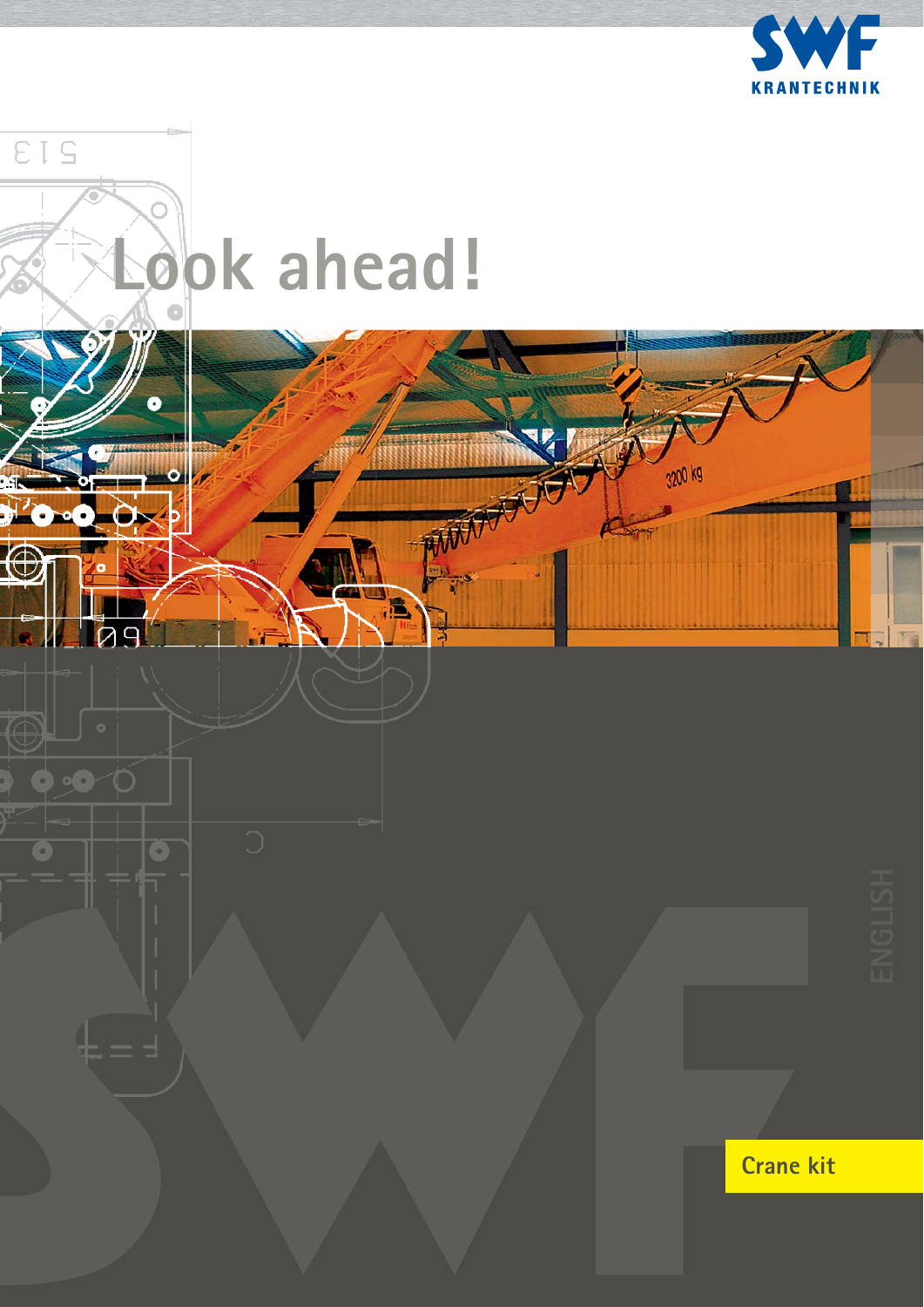# **Crane kit**



 **Complete component kits for:**

- **Single-girder bridge cranes**
- **Double-girder bridge cranes**
- **Single-girder underslung cranes**
- **For wire rope or chain hoists**
- **Capacities up to 80t**

#### **A complete crane in an "All round-Carefree-Package", Power – out of the box**

- Minimum headroom
- Individual solutions based on standardised components
- Variable trolley and crane movement
- Minimum load sway
- Reduced maintenance and downtime
- State-of-the-art inverter technology as standard for trolleys and cranes, minimising wear on the drive units
- High efficiency One-Stop-Shopping principle: All components from one source
- **Shorter assembly times** Pre-designed, pre-assembled and pre-wired components with screw and plug connection
- **Numerous different versions** A well planned standard component basis, crane calculation support via CraneMaster software
- **Reliable quality** High performance hoists, robust crane components

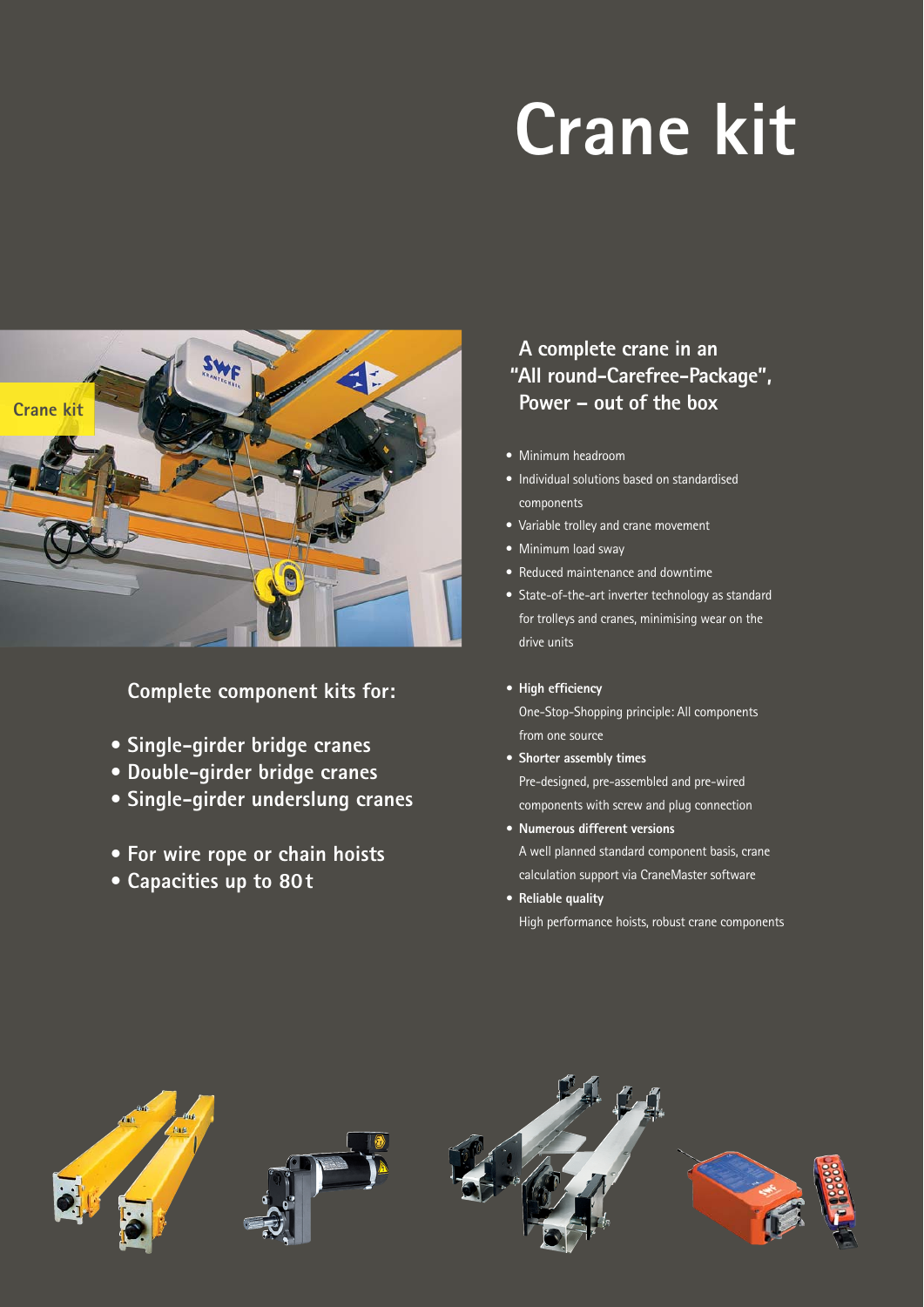### **Custom-made component kits for bridge cranes**



#### **State-of-the-art crane design.**

All SWF components are manufactured according to the most stringent quality standards and thoroughly tested. No detail has slipped our attention and the components are preassembled. Installation is thus made easy and you can rest assured that everything works as it should.

SWF develops special components for cranes. IP55 protection and insulation class F are standard. Both the gear and motor design are based on what is technically possible today. By using SWF components, you achieve the best compatibility and quality.

#### **CraneMaster –** Sophisticated crane configuration software.

CraneMaster will improve the competitiveness of your crane, monorail system and crane components at the projecting stage. Optimised processing and reliable information flow allows CraneMaster to produce exact Microsoft compatible technical solutions at the best possible price, whether it be an offer, order confirmation, technical data sheet or technical layout drawing, CraneMaster can provide this information within a matter of minutes. The vast, constantly updated component data bank, comprising of electric wire rope hoists, chain hoists, end carriages, travelling machineries, electric components, frequency inverters and radio control systems will always give the optimum solution.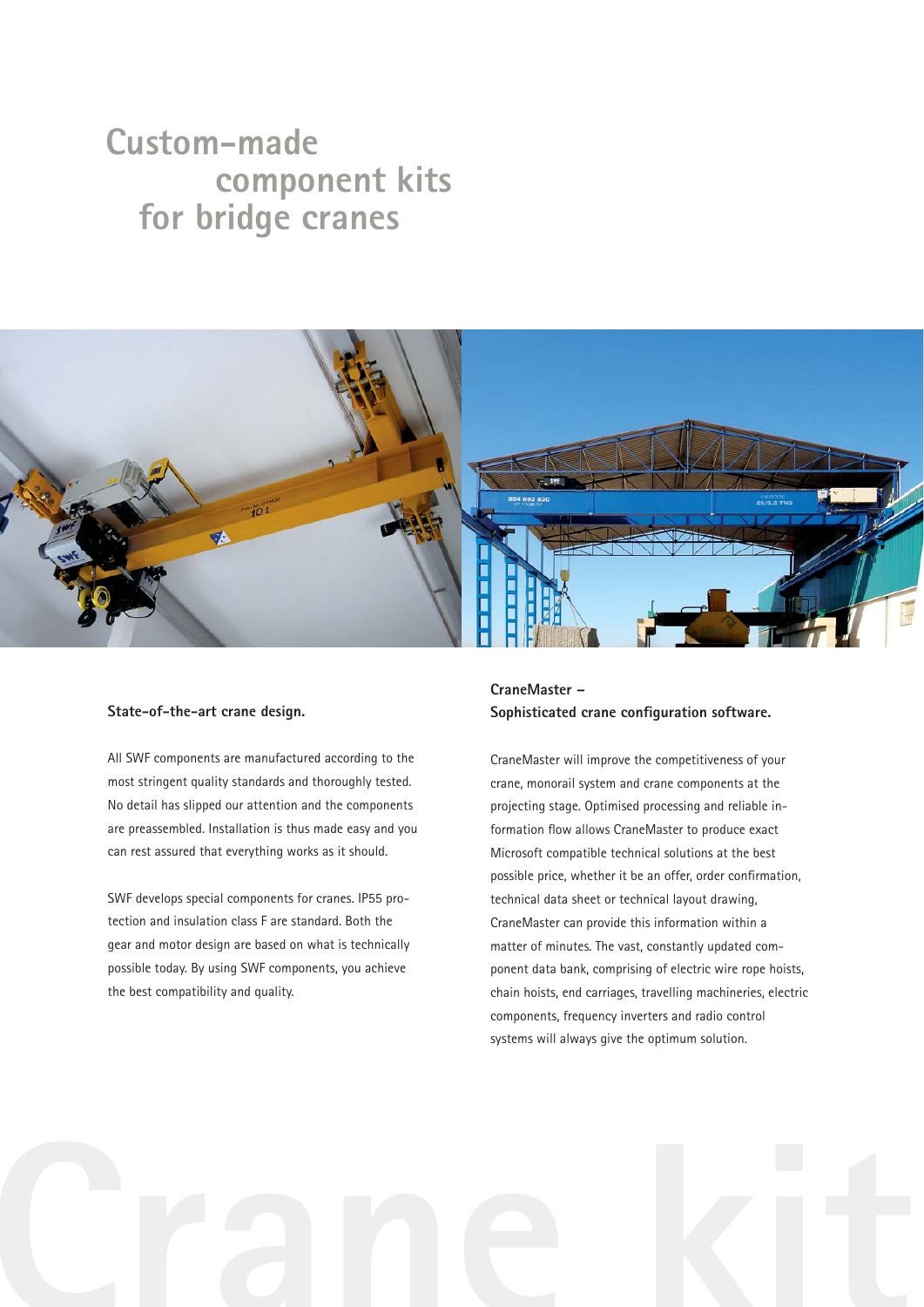## **Powerful hoists**





**NOVA L**

**Single girder trolley, low headroom, up to 12,5t**

**SK FNU with motor trolley drive up to 5,000kg**

#### **Electric chain hoist SK up to 5,000kg**

- Compact headroom
- Robust industrial design
- 2 lifting speeds (4/1), optionally with frequency inverter for step less hoisting
- Upper and lower hoisting limit switch
- Drive operation with frequency inverter
- Mechanical overload protection
- Explosion proof version as option  $\langle \mathbf{\hat{E}} \mathbf{x} \rangle$
- Versions for the food industry as option



## **For loads up to 80t**





**NOVA N Single girder trolley, normal headroom, up to 40t** **NOVA M Double girder trolley, explosion proof, up to 80t**

#### **Electric wire rope hoist NOVA up to 80t**

- Compact design and optimum approach dimensions
- Minimum hook movement
- Lifting heights up to more than 100 m
- 2-speed hoisting motors (6/1), optionally with frequency inverter for step less hoisting
- 4-step hoisting limit switch with slow-down function and phase mismatch protection
- Travelling machineries with frequency inverter, 2-speed or variable
- Optional with hoist monitoring system NovaMaster and lifting inverter HoistMaster, also for synchronized use
- Explosion proof version as option  $\sqrt{\epsilon_x}$

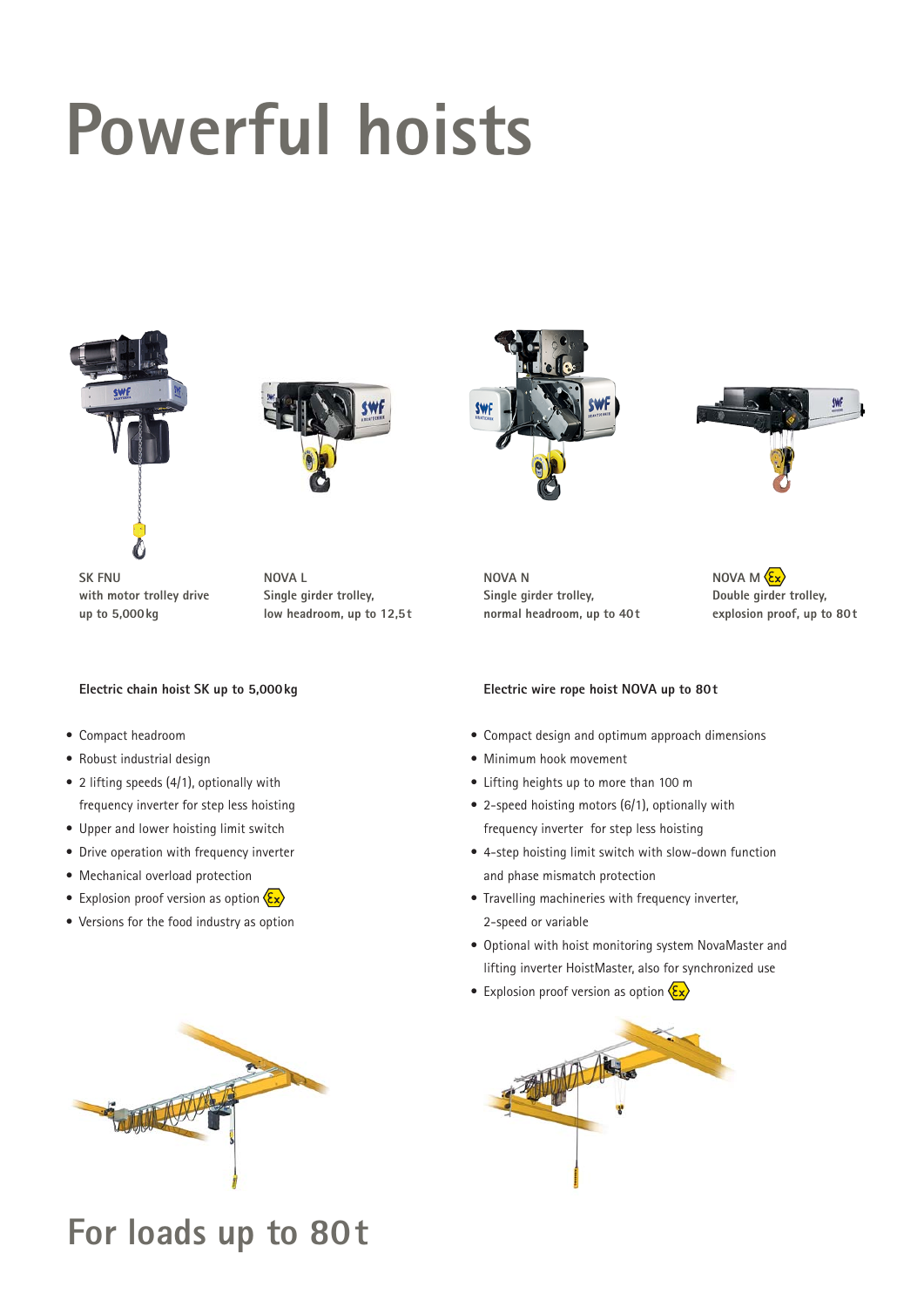

#### **Crane kits by SWF include:**

- Plug-in adapters and couplings for all components
- Completely wired standard and custom made electrical components
- Numerous options available like tandem use, anti-collision device, rain cover, radio remote control, hoist monitoring, digital load display, etc.
- Modular crane kits assembled according to your specifications
- Continuous quality control from the first drawing to the final package
- Project support with CraneMaster

#### **The crane kit component package contains for example:**

- Hoist power supply with flat cable
- Hoist power supply with energy chain
- Control pendant with EMERGENCY-STOP, display as option
- Radio remote control including transmitter and receiver
- Backup pendant
- Electric hoist
- Hoist power towing arm
- Trolley and crane travelling limit switch
- Trolley end stop assembly
- Load LED display
- Bridge panel
- Crane light for bridge
- Crane power towing arm
- Flashing light
- Horn
- End carriages
- Crane travelling machineries



Single-girder bridge crane with energy chain and radio remote control **Double-girder bridge crane with flat cable and control pendant**